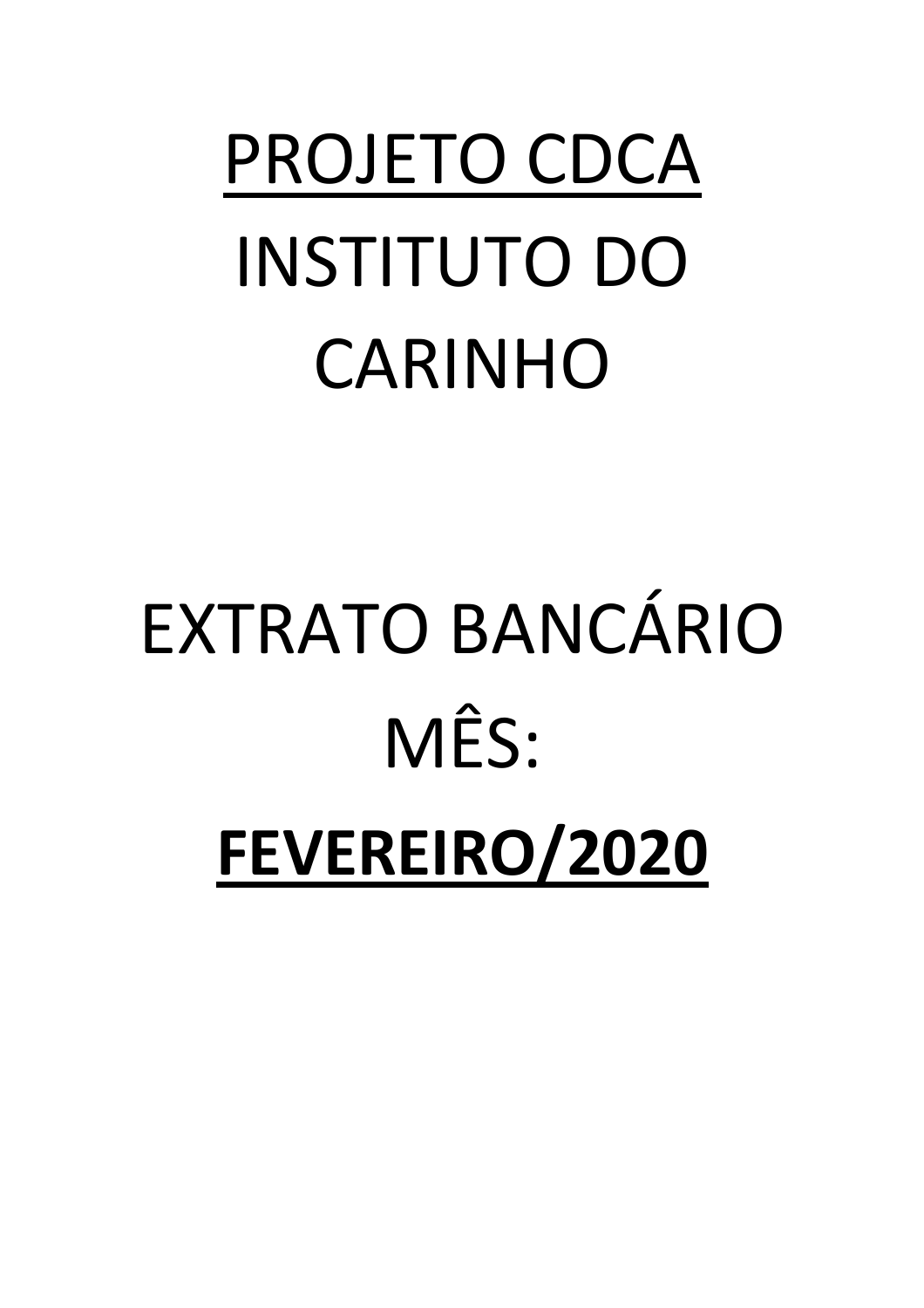| Dados da Conta de Origem |  |
|--------------------------|--|

| $-20000$ au $-201100$ av $-1190111$ |                                |                                          |
|-------------------------------------|--------------------------------|------------------------------------------|
| Nome do Titular                     | <b>INSTITUTO DO CARINHO</b>    |                                          |
| Conta de Origem                     | 164.008.396-8 - Conta Corrente |                                          |
| Tipos de Extrato *                  | Por período                    |                                          |
| Data Inicial *                      | 01/02/2020                     |                                          |
| Data Final *                        | 29/02/2020                     |                                          |
| <b>CONSULTAR</b>                    |                                |                                          |
|                                     | <b>DETALHAMENTO</b>            | 21/07/2020<br>Data:<br>12:29:11<br>Hora: |

### **Lançamentos**

| Data       | Descrição                                                         | <b>DOC</b> | Valor        | Saldo          |
|------------|-------------------------------------------------------------------|------------|--------------|----------------|
|            | <b>Saldo Anterior</b>                                             |            |              | 129.971,70 +   |
| 03/02/2020 | DEBITO COBRANCA OUTRO BANCO                                       | 619347     | $1.661,06 -$ | 128.310,64 +   |
| 03/02/2020 | DEBITO COBRANCA OUTRO BANCO                                       | 619419     | $288,00 -$   | 128.022,64 +   |
| 03/02/2020 | DEBITO COBRANCA OUTRO BANCO                                       | 619537     | $1.130,59 -$ | 126.892,05 +   |
| 03/02/2020 | DEBITO COBRANCA OUTRO BANCO                                       | 619621     | $1.690,00 -$ | 125.202,05 +   |
| 03/02/2020 | DEBITO COBRANCA OUTRO BANCO                                       | 619662     | $3.479,50 -$ | 121.722,55 +   |
| 05/02/2020 | DEBITO TED STR0008 CC MESM TIT<br>BRASIL MUSICAL INSTR 0000000644 | 000000     | $1.167,00 -$ | 120.555,55 +   |
| 05/02/2020 | <b>PAGAMENTO FGTS</b>                                             | 104200     | $1.465,29$ - | 119.090,26 +   |
| 05/02/2020 | DEBITO TED STR0008 CC MESM TIT<br>VELOX MOVEIS PARA ES 0000002230 | 000000     | $580,00 -$   | 118.510,26 +   |
| 07/02/2020 | DEBITO COBRANCA OUTRO BANCO                                       | 549005     | $37,36 -$    | 118.472,90 +   |
| 07/02/2020 | DEBITO COBRANCA OUTRO BANCO                                       | 549069     | $5.099,49$ . | 113.373,41 +   |
| 07/02/2020 | PAGAMENTO CAESB                                                   | 549135     | $930,70 -$   | $112.442,71 +$ |
| 07/02/2020 | PAGAMENTO GVT - VIVO                                              | 549162     | $168,49 -$   | 112.274,22 +   |
| 07/02/2020 | PAGAMENTO CEB                                                     | 549184     | $644,91 -$   | 111.629,31 +   |
| 10/02/2020 | PAGAMENTO DARF PRETO<br>0160                                      | 113926     | 636,28 -     | 110.993,03 +   |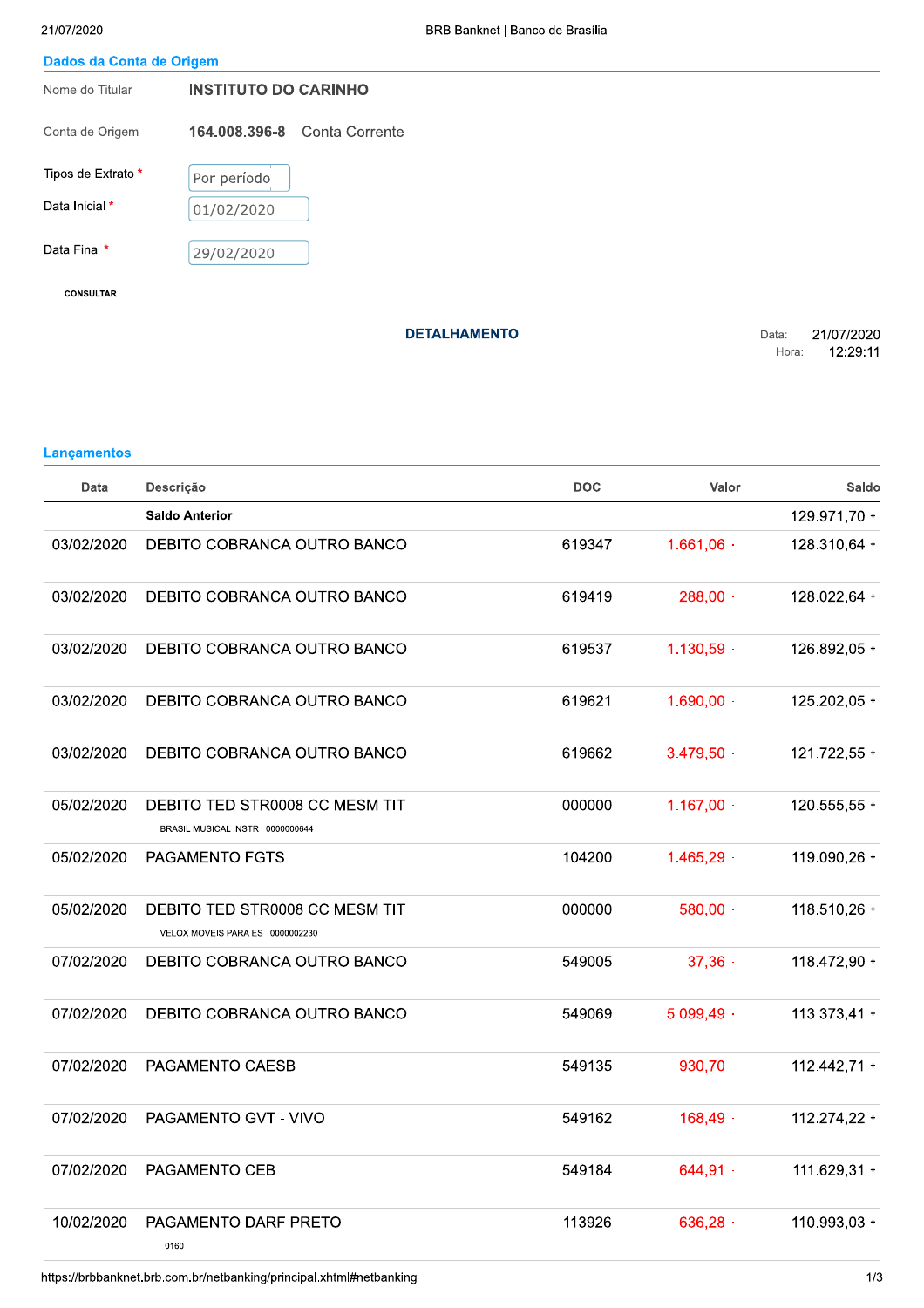| Data                          | Descrição                                                         | BRB Banknet   Banco de Brasília<br><b>DOC</b> | Valor              | Saldo         |
|-------------------------------|-------------------------------------------------------------------|-----------------------------------------------|--------------------|---------------|
| 10/02/2020                    | DEBITO TRANSF ELETR ENTRE C/C<br>SOCORRO MEDICO HOSPI 0580351319  | 523058                                        | $82,00 -$          | 110.911,03 +  |
| 10/02/2020                    | PAGAMENTO DARF PRETO<br>0160                                      | 114035                                        | $183,17 -$         | 110.727,86 +  |
| 10/02/2020                    | PAGAMENTO GPS                                                     | 114069                                        | $1.693,62 -$       | 109.034,24 +  |
| 17/02/2020                    | DEBITO COBRANCA OUTRO BANCO                                       | 041745                                        | $210,00 -$         | 108.824,24 +  |
| 17/02/2020                    | DEBITO COBRANCA OUTRO BANCO                                       | 041820                                        | $190,84 -$         | 108.633,40 +  |
| 17/02/2020                    | DEBITO COBRANCA OUTRO BANCO                                       | 041862                                        | $4.400,00 -$       | 104.233,40 +  |
| 17/02/2020                    | DEBITO COBRANCA OUTRO BANCO                                       | 043497                                        | $2.212,00 -$       | 102.021,40 +  |
| 17/02/2020                    | DEBITO COBRANCA OUTRO BANCO                                       | 044332                                        | $2.540,44$ -       | 99.480,96 +   |
| 27/02/2020                    | PAGAMENTO COBRANCA BRB                                            | 054004                                        | $220,00 -$         | 99.260,96 +   |
| 27/02/2020                    | DEBITO COBRANCA OUTRO BANCO                                       | 054080                                        | 880,00 -           | 98.380,96 +   |
| 27/02/2020                    | DEBITO COBRANCA OUTRO BANCO                                       | 054099                                        | $79,90 -$          | 98.301,06 +   |
| 28/02/2020                    | DEBITO TED PAG0108 MES TITU CC<br>DORIKA SANTOS MATUTI 0000000884 | 000000                                        | $2.175,35 -$       | $96.125,71 +$ |
| 28/02/2020                    | DEBITO TED PAG0108 MES TITU CC<br>LUDMILA BARBOSA DA C 0000000216 | 000000                                        | $3.470,00 -$       | 92.655,71 +   |
| 28/02/2020                    | DEBITO TED PAG0108 MES TITU CC<br>GABRIEL DE OLIVEIRA 0000000193  | 000000                                        | $2.599,42 -$       | 90.056,29 +   |
| 28/02/2020                    | DEBITO TED PAG0108 MES TITU CC<br>LAIS CAMPOS DANTAS F 0000000464 | 000000                                        | $1.671,45 -$       | 88.384,84 +   |
| 28/02/2020                    | DEBITO TED PAG0108 MES TITU CC<br>DENILSON DE SOUSA ME 0000000097 | 000000                                        | $5.216,20 -$       | 83.168,64 +   |
| 28/02/2020                    | DEBITO TED PAG0108 MES TITU CC<br>GEAN CARLOS DE SOUSA 0000000214 | 000000                                        | $1.574,90$ $\cdot$ | $81.593,74+$  |
| 28/02/2020                    | DEBITO TED PAG0108 MES TITU CC<br>NARAYANNE MACHADO FI 0000000129 | 000000                                        | $2.688,07 -$       | 78.905,67 +   |
| 28/02/2020                    | DEBITO TED PAG0108 MES TITU CC<br>DAYANE LIMA DIAS 0000004265     | 000000                                        | $1.785,00 -$       | 77.120,67 +   |
| 28/02/2020                    | DEBITO TED PAG0108 MES TITU CC<br>NESIO OLIVEIRA SILVA 0000000384 | 000000                                        | $2.097,17 -$       | 75.023,50 +   |
| 28/02/2020                    | DEBITO TED STR0008 CC MESM TIT<br>CAPITAL MUSIC COMERC 0000000212 | 000000                                        | $1.880,00 -$       | 73.143,50 +   |
| <b>Mensagem Institucional</b> |                                                                   |                                               |                    |               |